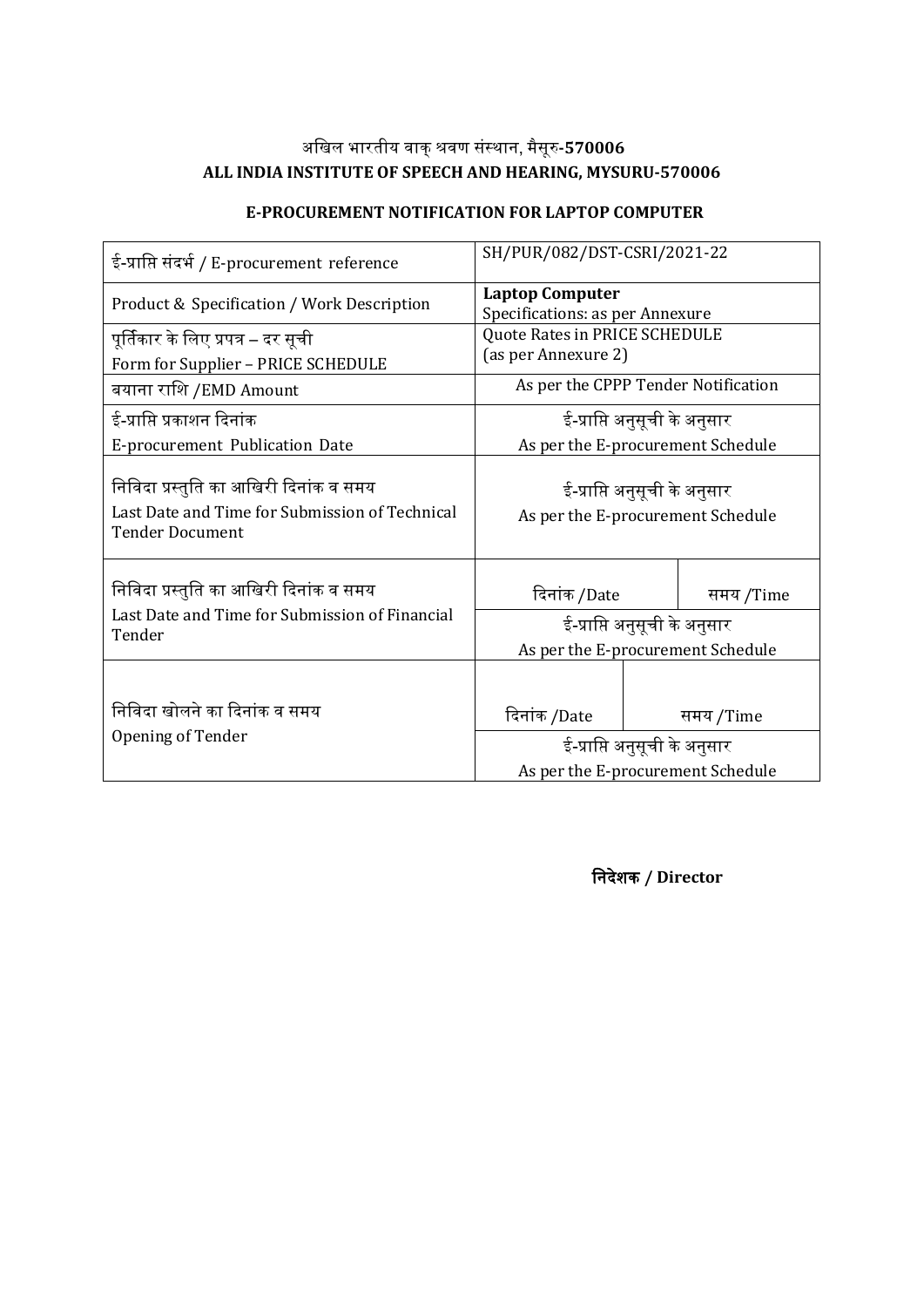#### **Annexure**

# **Laptop Technical Specification:**

| General<br><b>Sales Package</b>                                                                                                                                                                                                                                                       | Laptop, Power Adaptor, User Guide, Warranty Documents                                                                                         |  |  |  |
|---------------------------------------------------------------------------------------------------------------------------------------------------------------------------------------------------------------------------------------------------------------------------------------|-----------------------------------------------------------------------------------------------------------------------------------------------|--|--|--|
| Color                                                                                                                                                                                                                                                                                 | Any                                                                                                                                           |  |  |  |
| Type                                                                                                                                                                                                                                                                                  | Thin and Light Laptop                                                                                                                         |  |  |  |
| Suitable For                                                                                                                                                                                                                                                                          | Processing & Multitasking                                                                                                                     |  |  |  |
| <b>MS Office Provided</b>                                                                                                                                                                                                                                                             | No                                                                                                                                            |  |  |  |
| Power Supply                                                                                                                                                                                                                                                                          | 30 W AC Adapter                                                                                                                               |  |  |  |
|                                                                                                                                                                                                                                                                                       |                                                                                                                                               |  |  |  |
| Processor and Memory Features                                                                                                                                                                                                                                                         |                                                                                                                                               |  |  |  |
| Processor Brand                                                                                                                                                                                                                                                                       | Intel                                                                                                                                         |  |  |  |
| <b>Processor Name</b>                                                                                                                                                                                                                                                                 | Core i5                                                                                                                                       |  |  |  |
| <b>Processor Generation</b>                                                                                                                                                                                                                                                           | 10th Gen                                                                                                                                      |  |  |  |
| <b>SSD</b>                                                                                                                                                                                                                                                                            | Yes                                                                                                                                           |  |  |  |
| <b>SSD Capacity</b>                                                                                                                                                                                                                                                                   | 512 GB                                                                                                                                        |  |  |  |
| <b>RAM</b>                                                                                                                                                                                                                                                                            | 8 GB                                                                                                                                          |  |  |  |
| <b>RAM</b> Type                                                                                                                                                                                                                                                                       | LPDDR4X                                                                                                                                       |  |  |  |
| <b>Clock Speed</b>                                                                                                                                                                                                                                                                    | 1.1 GHz with Turbo Boost Upto 3.5GHz                                                                                                          |  |  |  |
| <b>RAM Frequency</b>                                                                                                                                                                                                                                                                  | 3733 MHz                                                                                                                                      |  |  |  |
| Cache                                                                                                                                                                                                                                                                                 | 6 MB                                                                                                                                          |  |  |  |
| <b>Graphic Processor</b>                                                                                                                                                                                                                                                              | <b>Intel Integrated Iris Plus</b>                                                                                                             |  |  |  |
| Number of Cores                                                                                                                                                                                                                                                                       | $\overline{4}$                                                                                                                                |  |  |  |
|                                                                                                                                                                                                                                                                                       |                                                                                                                                               |  |  |  |
|                                                                                                                                                                                                                                                                                       | Mac OS Catalina                                                                                                                               |  |  |  |
|                                                                                                                                                                                                                                                                                       |                                                                                                                                               |  |  |  |
|                                                                                                                                                                                                                                                                                       | Yes                                                                                                                                           |  |  |  |
|                                                                                                                                                                                                                                                                                       | 2 x Thunderbolt 3 (USB Type C) Ports with Support for<br>Charging, DisplayPort, Thunderbolt (Upto 40 Gbps), USB<br>3.1 2nd Gen (Upto 10 Gbps) |  |  |  |
|                                                                                                                                                                                                                                                                                       |                                                                                                                                               |  |  |  |
|                                                                                                                                                                                                                                                                                       | No                                                                                                                                            |  |  |  |
|                                                                                                                                                                                                                                                                                       | 13.3 inch                                                                                                                                     |  |  |  |
|                                                                                                                                                                                                                                                                                       | 2560x1600 Pixels                                                                                                                              |  |  |  |
|                                                                                                                                                                                                                                                                                       |                                                                                                                                               |  |  |  |
|                                                                                                                                                                                                                                                                                       | Quad HD LED Backlit IPS Retina Display (227 ppi, 16:10)                                                                                       |  |  |  |
|                                                                                                                                                                                                                                                                                       | <b>Aspect Ratio, True Tone Technology)</b>                                                                                                    |  |  |  |
|                                                                                                                                                                                                                                                                                       | <b>Built-in Speakers</b>                                                                                                                      |  |  |  |
| <b>Operating System</b><br><b>Operating System</b><br>Port and Slot Features<br>Mic In<br>USB port<br>Display and Audio Features<br>Touchscreen<br><b>Screen Size</b><br><b>Screen Resolution</b><br><b>Screen Type</b><br>Speakers<br><b>Internal Mic</b><br><b>Sound Properties</b> | Three array Microphone<br>Stereo Speakers, Wide Stereo Sound, Support for Dolby                                                               |  |  |  |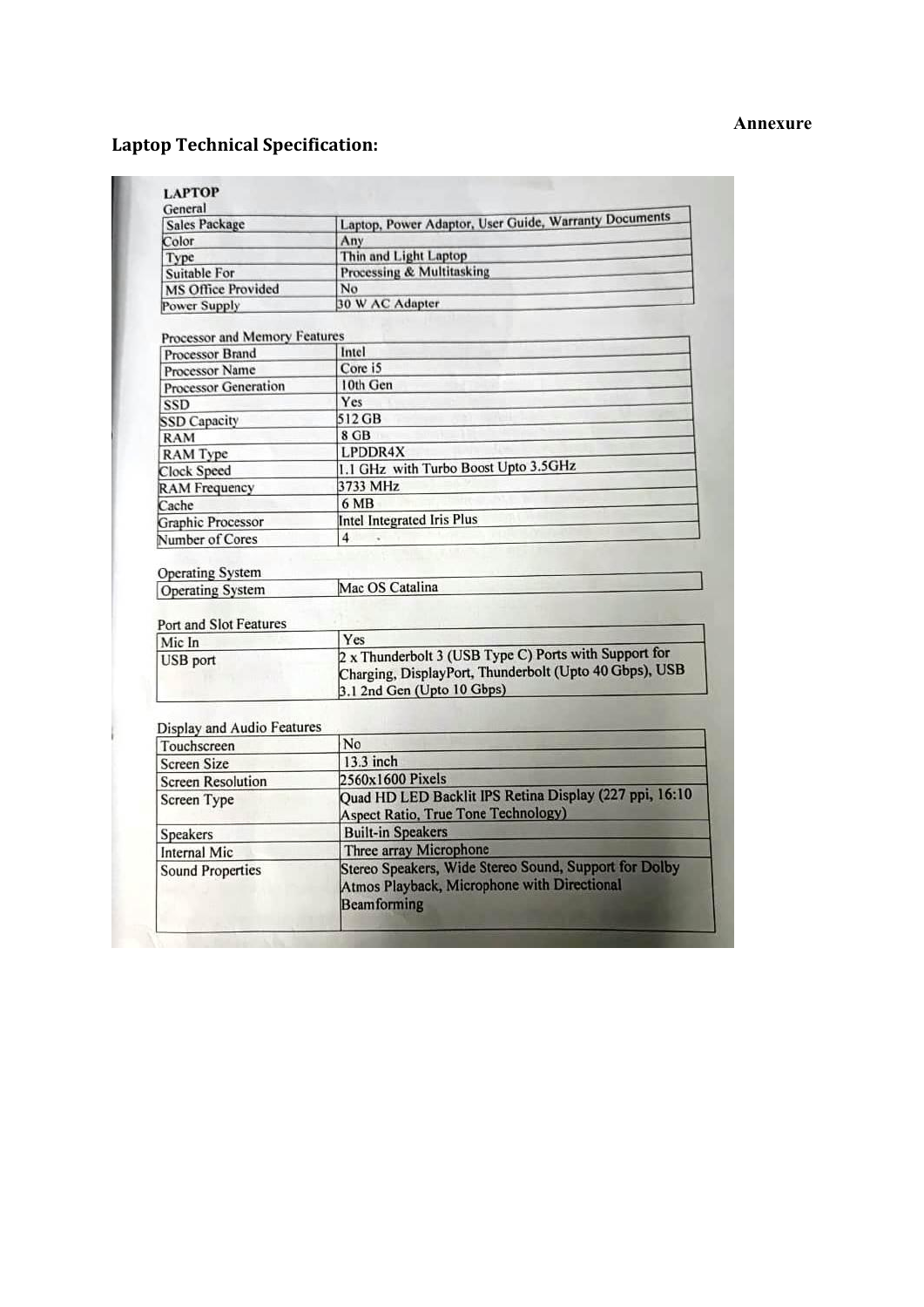| <b>Wireless LAN</b>        |                                                                                                                                                                                                                                                                                                              |  |  |  |  |
|----------------------------|--------------------------------------------------------------------------------------------------------------------------------------------------------------------------------------------------------------------------------------------------------------------------------------------------------------|--|--|--|--|
| Bluetooth                  | Yes, IEEE 802. 11a/b/g/n/ac<br>Yes, v5.0                                                                                                                                                                                                                                                                     |  |  |  |  |
|                            |                                                                                                                                                                                                                                                                                                              |  |  |  |  |
| <b>Dimensions</b>          |                                                                                                                                                                                                                                                                                                              |  |  |  |  |
| <b>Dimensions</b>          | 340.1 x 212.4 x 16.1 mm                                                                                                                                                                                                                                                                                      |  |  |  |  |
| Weight                     | $1.29$ Kg                                                                                                                                                                                                                                                                                                    |  |  |  |  |
|                            |                                                                                                                                                                                                                                                                                                              |  |  |  |  |
| <b>Additional Features</b> |                                                                                                                                                                                                                                                                                                              |  |  |  |  |
| <b>Disk Drive</b>          | Not Available                                                                                                                                                                                                                                                                                                |  |  |  |  |
| Web Camera                 | 720p facetime HD Webcam                                                                                                                                                                                                                                                                                      |  |  |  |  |
| <b>Finger Print Sensor</b> | Yes                                                                                                                                                                                                                                                                                                          |  |  |  |  |
| Keyboard                   | Backlit Magic Keyboard (with Ambient Light Sensor)                                                                                                                                                                                                                                                           |  |  |  |  |
| <b>Backlit Keyboard</b>    | Yes                                                                                                                                                                                                                                                                                                          |  |  |  |  |
| <b>Pointer Device</b>      | Force Touch Trackpad (with Multi Touch Gestures)                                                                                                                                                                                                                                                             |  |  |  |  |
| <b>Included Software</b>   | Built-in Apps: Photos, iMovie, GarageBand, Pages,<br>Numbers, Keynote, Siri, Safari, Mail, FaceTime, Messages,<br>Maps, News, Stocks, Home, Voice Memos, Notes,<br>Calendar, Contacts, Reminders, Photo Booth, Preview,<br>Books, App Store, Time Machine, TV, Music, Podcasts,<br>Find My, QuickTime Player |  |  |  |  |
| <b>Additional Features</b> | Touch ID Sensor, Built-in 49.9 WHr Lithium Polymer<br>Battery, Accessibility Features (Voice Control, Increase<br>Contrast, Switch Control, VoiceOver, Reduce Motion,<br>Closed Captions, Zoom, Siri and Dictation, Text to Speech)                                                                          |  |  |  |  |

## Battery

| <b>Battery Type</b>                    | Integrated        |
|----------------------------------------|-------------------|
| <b>Battery Chemistry</b>               | $Li$ - Po         |
| <b>Battery Capacity (Watt</b><br>Hour) | 58.2              |
| <b>Battery Backup Time</b><br>(Hours)  | 11 hours wireless |

#### Warranty

| $\mathbf{v}$ and $\mathbf{u}$<br><b>Battery Warranty</b> | 1 Year Limited Warranty      |  |  |  |
|----------------------------------------------------------|------------------------------|--|--|--|
| Warranty Service Type                                    | onsite                       |  |  |  |
| Covered in Warranty                                      | <b>Manufacturing Defects</b> |  |  |  |
| Not Covered in Warranty                                  | <b>Physical Damage</b>       |  |  |  |
| Domestic Warranty                                        | 1 Year                       |  |  |  |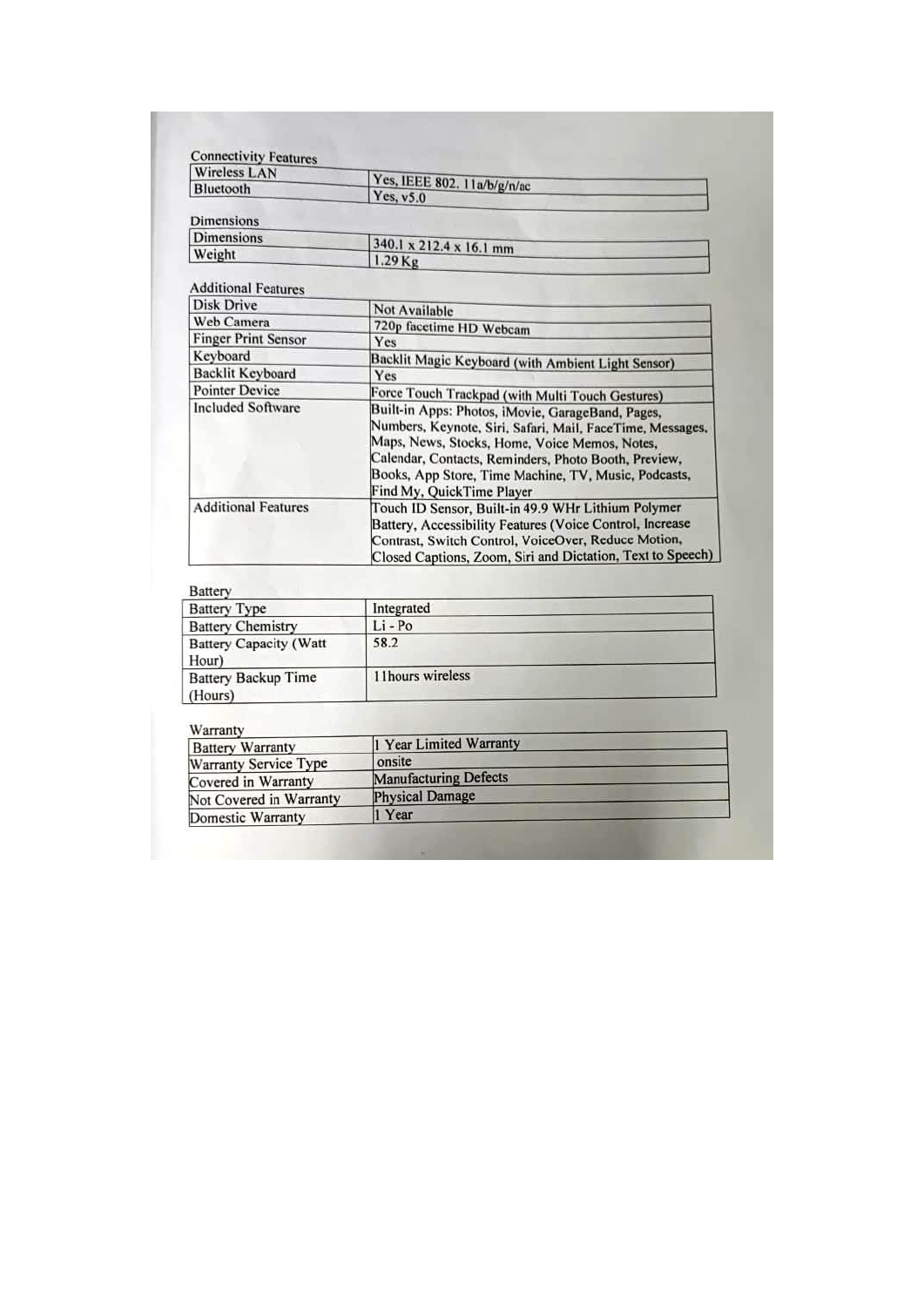## अखिल भारतीय वाक्शवर संस्ाा, मैसूर**-570006 ALL INDIA INSTITUITE OF SPEECH AND HEARING, MYSURU-570006**

### पररखिष**/ ANNEXURE-2**

# दर सूची / **PRICE SCHEDULE**

सभी मदों के लिए विवरण सहित दर उद्धत करें /Quote rate for all items with description.

| क्रमाक<br>Sl. No | वस्तु का नाम / विवरण<br>Item Name / Description | मात्रा<br>Qty | इकाइ<br>Unit<br>rate | GST % | <b>Total Cost</b><br>in INR<br>(Including)<br>all taxes) |  |
|------------------|-------------------------------------------------|---------------|----------------------|-------|----------------------------------------------------------|--|
|                  | Laptop Computer                                 | 01            | No.                  |       |                                                          |  |

# खवतरर: य्ा खाम सूखचत पतेपर **/ Delivery: As per the Address given below**

| कमांक / | मुख्यालय /Head Quarters                                    |                                |  |  |  |
|---------|------------------------------------------------------------|--------------------------------|--|--|--|
| Sl. No. |                                                            |                                |  |  |  |
|         | भंडार अनुभाग,                                              | , मानसगंगोत्री.        -570006 |  |  |  |
| 1.      | Stores Section, All India Institute of Speech and Hearing, |                                |  |  |  |
|         | Manasagangothri, Mysuru-570006                             |                                |  |  |  |

पूर्तिकार के हस्ताक्षर **Signature of the Supplier** नाम, पता और मोहर **Name, Address and Seal**

ददाांक / **Date:** स्थान / Place: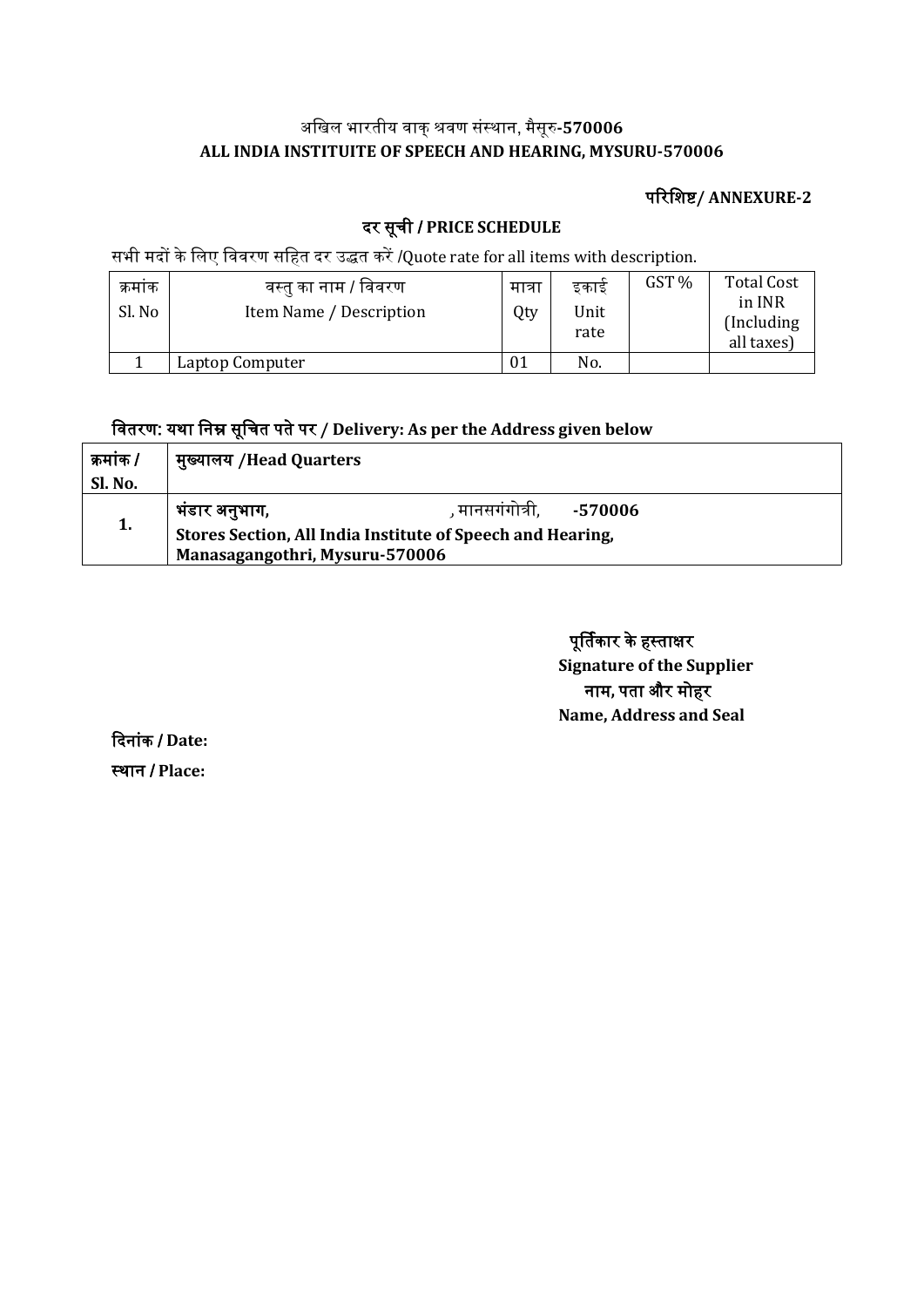#### सामानय ित्और खाबंधा **/ General Terms and Conditions:**

- 1. भारत में उत्पाद बनाने के लिए प्राथमिकता दी जाएगी। Preference will be given to make in India Products
	- a. बोलीदाता को स्पष्ट रूप से उस ब्रांड और उत्पाद का उल्लेख करना चाहिए जिसके लिए फर्मों ने उदधत किया है। / The bidder should clearly mention the brand and make of the product for which the firm has quoted for.
	- b. बोलीदाता को 04.06.2020 के वाणिज्य आदेश मंत्रालय द्वारा जारी दिशा-निर्देशों के अनुसार एक स्व प्रमाणन देना चाहिए। / The bidder should submit a self certification as per guidelines issued by Ministry of Commerce Order dated 04.06.2020.
- 2. उदधधत मूलयएफफआर(FOR) , (AIISH) / The price quoted should be FOR destination, AIISH Mysore.
- 3. बोली केवल केंद्रीय सार्वजनिक खरीद पोर्टल (https://eprocure.gov.in/eprocure/app) के माध्यम से प्रस्तुत की जानी चाहिए। हार्ड कॉपी विचार नहीं किया जाएगा। / Bid should be submitted only through Central Public Procurement Portal (https://eprocure.gov.in/eprocure/app). No hard copies will be entertained.
- 4. बोली हमारे विनिर्देशों के अनसार और क्रमबद्ध रूप में हमारे निविदा दस्तावेज के अनसार होनी चाहिए। / The bid should be exactly according to our specifications and in sequential form as per our tender document.
- 5. बोली खोलने की तिथि से बोली / उद्धरण 180 दिनों की अवधि के लिए मान्य होना चाहिए। / The bid/quotation should be valid for a period of 180 days from the date of opening of the bids.
- 6. रियायती कीमतों को शैक्षिक, अनसंधान और सेवा संस्थान के रूप में पेश किया जा सकता है। / Discounted prices may be offered being as an Educational, Research and Service institution.
- 7. बोलीदाता, निदेशक आइश, मैसूरू के पक्ष में डिमांड डाफ्ट के रूप में, ₹8,000.00 रुपये की राशि का बयाना जमा / बोली सुरक्षा (आईएनआर अड़तीस हजार रूपये) जमा करेंगे।भौतिक प्रतिलिपि बोलियों को जमा करने की अंतिम तिथि से पहले या उससे पहले निदेशक के कार्यालय में पहुँच जानी चाहिए।कॉपी ऑनलाइन बोली के साथ अपलोड की जानी चाहिए। / The Bidders shall submit an EMD (Earnest Money Deposit)/Bid Security of amount

of Rs.8,000 (INR Rupees Eight Thousand only), in the form of Demand draft in favour of Director AIISH, Mysore. The physical copy should reach office of Director on or before the last date of submission of bids. Copy should be uploaded along with the bid online.

- 8. टेंडर के साथ ही जीएसटी और पैन की कॉपी प्रस्तुत की जानी चाहिए। / Copy of the GST and PAN should be produced along with the tender.
- 9. जहां भी लागू हो, कर की दर स्पष्ट रूप से दर्शाई जानी चाहिए। / The rate of tax should be clearly indicated wherever, applicable.
- 10. सामग्री की आपर्ति और स्थापना खरीद आदेश की नियत तारीख के भीतर सभी तरह से परी होनी चाहिए। / Supply and Installation of the material should be completed in all respects within the due date of Purchase Order.
- 11. सभी प्रकार सेसंबंधीत और स्वीकति में स्थापना के परा होने और अच्छी स्थिति मेंमाल / सामग्री की प्राप्ति की तारीख

से 30 दिनों के भीतरएनईएफटी / आरटीजीएस द्वारा भुगतान किया जाएगा। अग्रिम भुगतान नहीं किया जाएगा। / Payment will be made by NEFT / RTGS within 30 days from the date of receipt of the goods / materials in good condition and completion of installation in all respects and acceptance. No advance payment will be made.

#### 12. सामग्री / उपकरण, इंस्टालेशन, कम्युनिकेशन और प्रशिक्षण की आपूर्ति में विफलता के मामले में, यदि कोई हो,

,तोप्रति सप्ताह देरी का 0.5% @ जर्माना लगाया जाएगा या खरीद आदेश के कल मल्य का अधिकतम

10% तक का हिस्सा होगा। / In case of failure in supply of material/equipment, installation, commissioning and training if any, within due date, penalty will be levied  $@$  0.5% per week of delay or part thereof up to a maximum of 10% of the total value of Purchase order.